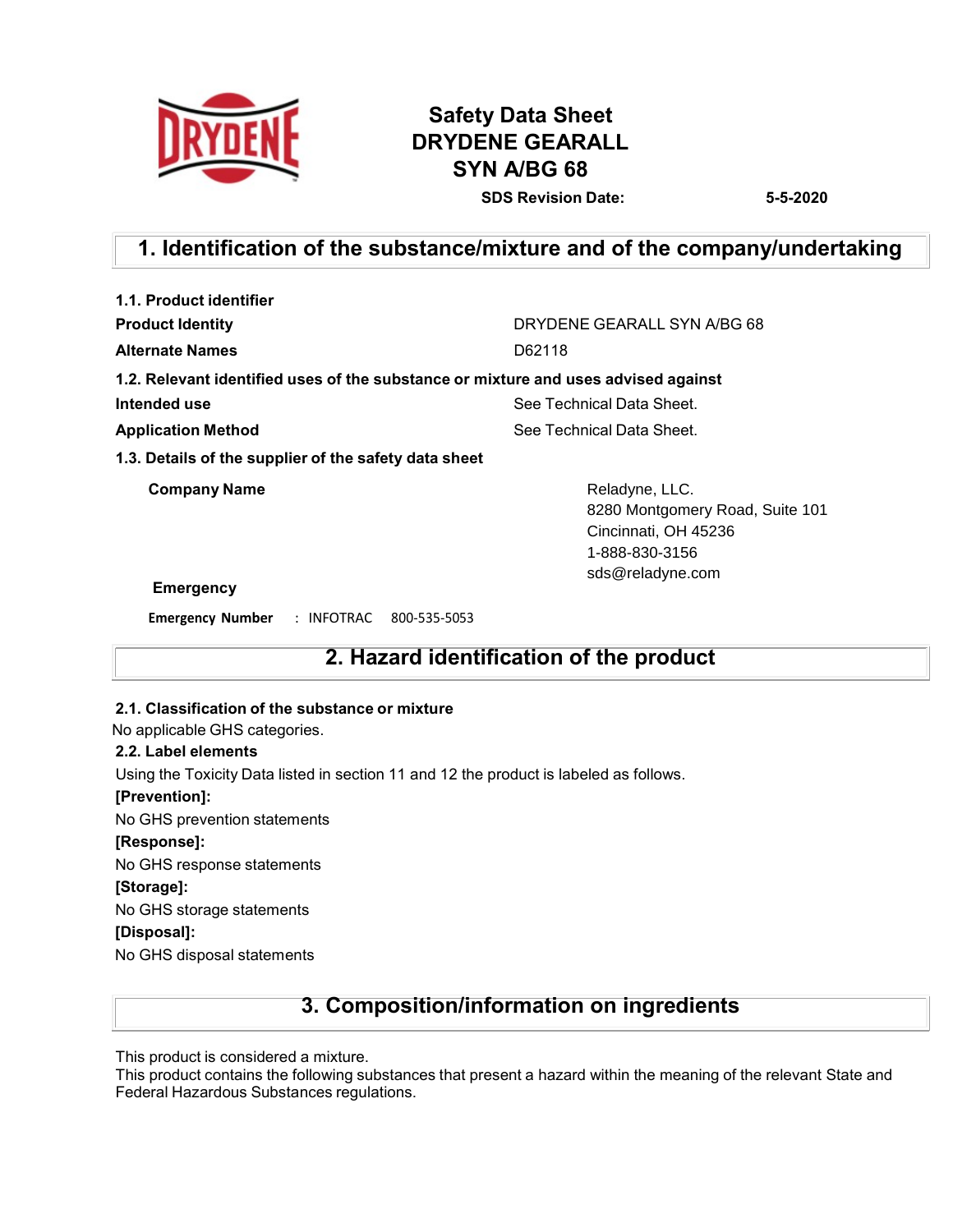| Ingredient/Chemical Designations                                 | Weight %   | <b>GHS Classification</b>   | <b>Notes</b> |
|------------------------------------------------------------------|------------|-----------------------------|--------------|
| Dec-1-ene, homopolymer, hydrogenated<br>CAS Number: 0068037-01-4 | $50 - 75$  | <b>Not Classified</b>       |              |
| Diisodecyl phthalate<br>CAS Number: 0026761-40-0                 | $10 - 25$  | <b>Not Classified</b>       |              |
| Polybutene<br><b>CAS Number:</b><br>0009003-29-6                 | $1.0 - 10$ | <b>Not Classified</b>       |              |
| <b>Phosphoric acid</b><br>CAS Number: 0007664-38-2               | $1.0 - 10$ | Skin Corr. 1B; H314 (> 25%) | $[1][2]$     |

[1] Substance classified with a health or environmental hazard.

[2] Substance with a workplace exposure limit.

[3] PBT-substance or vPvB-substance.

\*The full texts of the phrases are shown in Section 16.

This formulation is considered a trade secret and specific chemical identity and exact percentage (concentration) of composition may have been withheld. Trade secrets are allowable per paragraph (i) of 29 CFR 1910.1200 as long as specific chemical identity and exact percentage composition are available and will be provided to health professionals, employees, or designated representatives in accordance with applicable provisions of paragraph (i).

### **4. First aid measures**

#### **4.1. Description of first aid measures**

| General           | In all cases of doubt, or when symptoms persist, seek medical attention.<br>Never give anything by mouth to an unconscious person.                                                                                                        |
|-------------------|-------------------------------------------------------------------------------------------------------------------------------------------------------------------------------------------------------------------------------------------|
| <b>Inhalation</b> | Remove to fresh air, keep patient warm and at rest. If breathing is irregular or stopped, give<br>artificial respiration. If unconscious place in the recovery position and obtain immediate<br>medical attention. Give nothing by mouth. |
| <b>Eyes</b>       | Irrigate copiously with clean water for at least 15 minutes, holding the eyelids apart and<br>seek medical attention.                                                                                                                     |
| <b>Skin</b>       | Remove contaminated clothing. Wash skin thoroughly with soap and water or use a<br>recognized skin cleanser.                                                                                                                              |
| Ingestion         | If swallowed obtain immediate medical attention. Keep at rest. Do NOT induce vomiting.                                                                                                                                                    |
|                   | 4.2. Most important symptoms and effects, both acute and delayed                                                                                                                                                                          |
| Overview          | See section 2 for further details if applicable.                                                                                                                                                                                          |

### **5. Fire-fighting measures**

#### **5.1. Extinguishing media**

Dry chemical, foam, carbon dioxide or water spray.

#### **5.2. Special hazards arising from the substance or mixture**

Hazardous decomposition: None under normal use.

#### **5.3. Advice for fire-fighters**

In the event of fire, wear full protective clothing and NIOSH Approved Self-contained breathing apparatus with full face piece operated in the pressure demand or other positive pressure mode. Move container from fire area if it can be done without risk. Use water to keep fire exposed containers cool and disperse vapors.

**ERG** Guide No.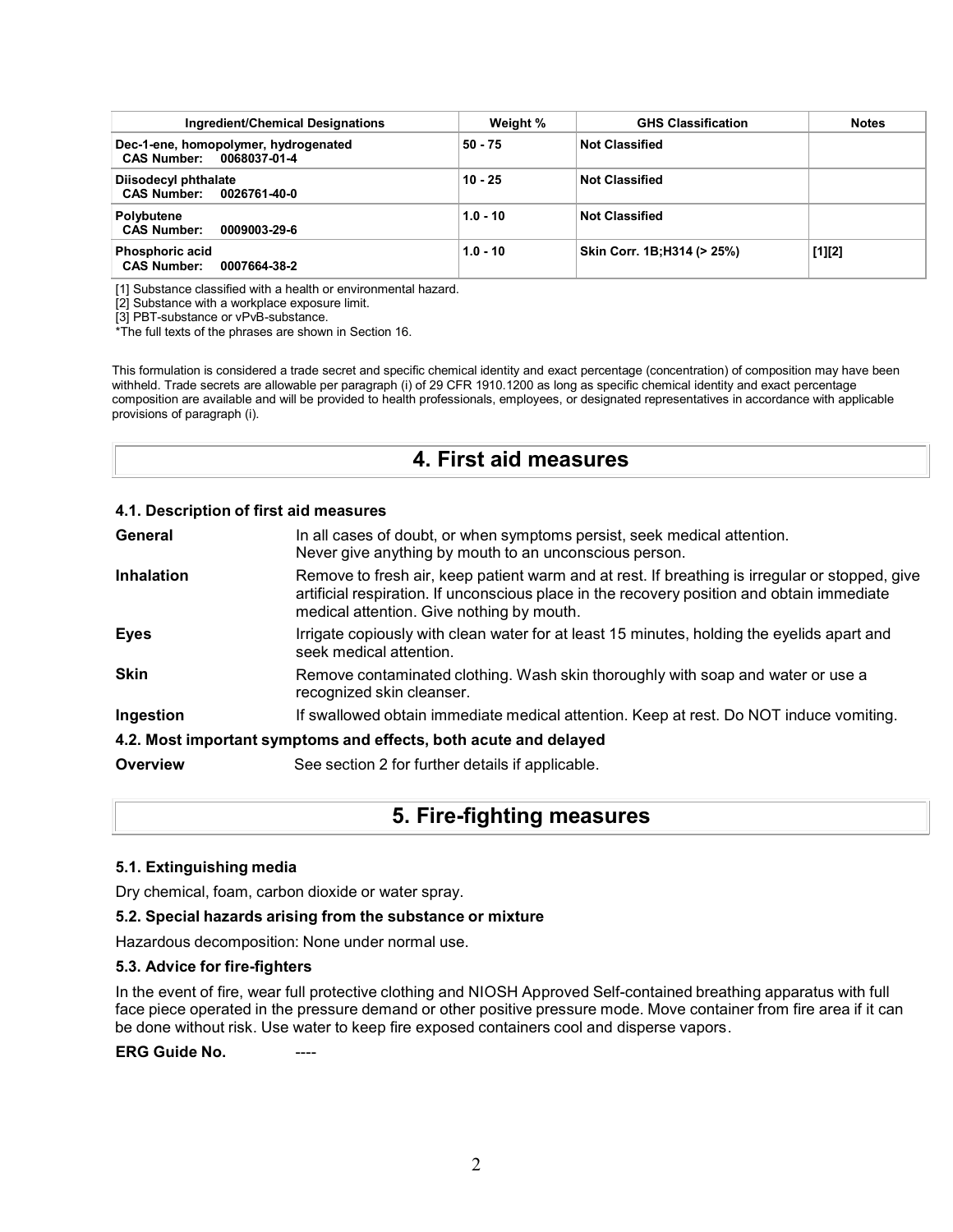# **6. Accidental release measures**

#### **6.1. Personal precautions, protective equipment and emergency procedures**

Evacuate personnel to safe areas. Use personal protective equipment.

#### **6.2. Environmental precautions**

Do not allow spills to enter drains or waterways.

Use good personal hygiene practices. Wash hands before eating, drinking, smoking or using toilet. Promptly remove soiled clothing and wash thoroughly before reuse.

#### **6.3. Methods and material for containment and cleaning up**

Use a non-combustible material like vermiculite, sand or earth to soak up product and place in a container for later disposal.

Dike for disposal and cover with wet sand or earth.

### **7. Handling and storage**

#### **7.1. Precautions for safe handling**

See section 2 for further details.

#### **7.2. Conditions for safe storage, including any incompatibilities**

Handle containers carefully to prevent damage and spillage.

Store in a cool dry place.

Keep containers tightly closed.

Incompatible materials: Incompatible with strong oxidizing agents

See section 2 for further details.

#### **7.3. Specific end use(s)**

No data available.

# **8. Exposure controls and personal protection**

#### **8.1. Control parameters**

| <b>Exposure</b>            |              |                           |  |  |  |
|----------------------------|--------------|---------------------------|--|--|--|
| Ingredient                 | Source       | Value                     |  |  |  |
| Phosphoric acid            | <b>OSHA</b>  | TWA 1 mg/m3               |  |  |  |
|                            | <b>ACGIH</b> | TWA: 1 mg/m3STEL: 3 mg/m3 |  |  |  |
|                            | <b>NIOSH</b> | TWA 1 mg/m3 ST 3 mg/m3    |  |  |  |
|                            | Supplier     | No Established Limit      |  |  |  |
| 0009003-29-6<br>Polybutene |              | No Established Limit      |  |  |  |
|                            | <b>ACGIH</b> | No Established Limit      |  |  |  |
|                            | <b>NIOSH</b> | No Established Limit      |  |  |  |
|                            | Supplier     | No Established Limit      |  |  |  |
| Diisodecyl phthalate       | <b>OSHA</b>  | No Established Limit      |  |  |  |
|                            | <b>ACGIH</b> | No Established Limit      |  |  |  |
|                            | <b>NIOSH</b> | No Established Limit      |  |  |  |
|                            |              | <b>OSHA</b>               |  |  |  |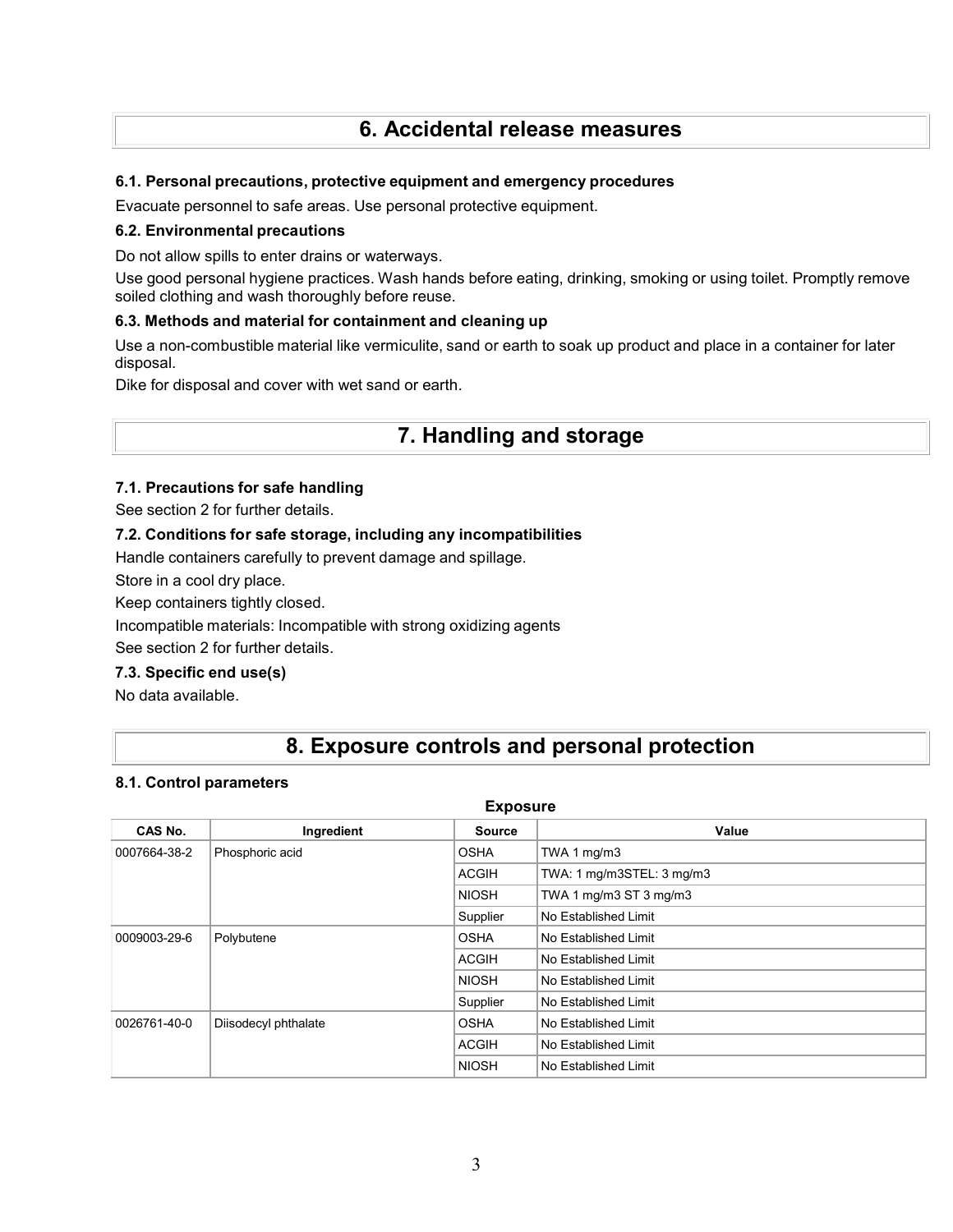|              |                                      | Supplier               | l No Established Limit |
|--------------|--------------------------------------|------------------------|------------------------|
| 0068037-01-4 | Dec-1-ene, homopolymer, hydrogenated | <b>OSHA</b>            | No Established Limit   |
|              | ACGIH                                | l No Established Limit |                        |
|              |                                      | <b>NIOSH</b>           | No Established Limit   |
|              |                                      | Supplier               | l No Established Limit |

### **Carcinogen Data**

| CAS No.      | Ingredient              | <b>Source</b>                          | Value                                                              |  |  |  |
|--------------|-------------------------|----------------------------------------|--------------------------------------------------------------------|--|--|--|
| 0007664-38-2 | Phosphoric acid         | <b>OSHA</b>                            | Select Carcinogen: No                                              |  |  |  |
|              |                         | <b>NTP</b>                             | Known: No: Suspected: No                                           |  |  |  |
|              |                         | <b>IARC</b>                            | Group 1: No; Group 2a: No; Group 2b: No; Group 3: No; Group 4: No; |  |  |  |
| 0009003-29-6 | Polybutene              | <b>OSHA</b>                            | Select Carcinogen: No                                              |  |  |  |
|              |                         | <b>NTP</b>                             | Known: No: Suspected: No                                           |  |  |  |
|              |                         | <b>IARC</b>                            | Group 1: No; Group 2a: No; Group 2b: No; Group 3: No; Group 4: No; |  |  |  |
| 0026761-40-0 | Diisodecyl phthalate    | OSHA                                   | Select Carcinogen: No                                              |  |  |  |
|              |                         | <b>NTP</b>                             | Known: No; Suspected: No                                           |  |  |  |
|              |                         | <b>IARC</b>                            | Group 1: No; Group 2a: No; Group 2b: No; Group 3: No; Group 4: No; |  |  |  |
| 0068037-01-4 | Dec-1-ene, homopolymer, | <b>OSHA</b>                            | Select Carcinogen: No                                              |  |  |  |
|              | hydrogenated            | <b>NTP</b><br>Known: No: Suspected: No |                                                                    |  |  |  |
|              |                         | <b>IARC</b>                            | Group 1: No: Group 2a: No: Group 2b: No: Group 3: No: Group 4: No: |  |  |  |

### **8.2. Exposure controls**

| <b>Respiratory</b>          | If workers are exposed to concentrations above the exposure limit they must use the<br>appropriate, certified respirators.                                                                                                                                                                                                             |
|-----------------------------|----------------------------------------------------------------------------------------------------------------------------------------------------------------------------------------------------------------------------------------------------------------------------------------------------------------------------------------|
| <b>Eyes</b>                 | Safety glasses with side shields                                                                                                                                                                                                                                                                                                       |
| <b>Skin</b>                 | Overalls which cover the body, arms and legs should be worn. Skin should not be exposed.<br>All parts of the body should be washed after contact.                                                                                                                                                                                      |
| <b>Engineering Controls</b> | Provide adequate ventilation. Where reasonably practicable this should be achieved by the<br>use of local exhaust ventilation and good general extraction. If these are not sufficient to<br>maintain concentrations of particulates and any vapor below occupational exposure limits<br>suitable respiratory protection must be worn. |
| <b>Other Work Practices</b> | Use good personal hygiene practices. Wash hands before eating, drinking, smoking or<br>using toilet. Promptly remove soiled clothing and wash thoroughly before reuse.                                                                                                                                                                 |

# **9. Physical and chemical properties**

| Appearance                              | Clear and bright |
|-----------------------------------------|------------------|
| Odor                                    | Mild             |
| Odor threshold                          | Not Measured     |
| рH                                      | Not Measured     |
| Melting point / freezing point          | Not Measured     |
| <b>Pour Point</b>                       | -48C             |
| Initial boiling point and boiling range | Not Measured     |
| <b>Flash Point</b>                      | 238C             |
| Evaporation rate (Ether = 1)            | Not Measured     |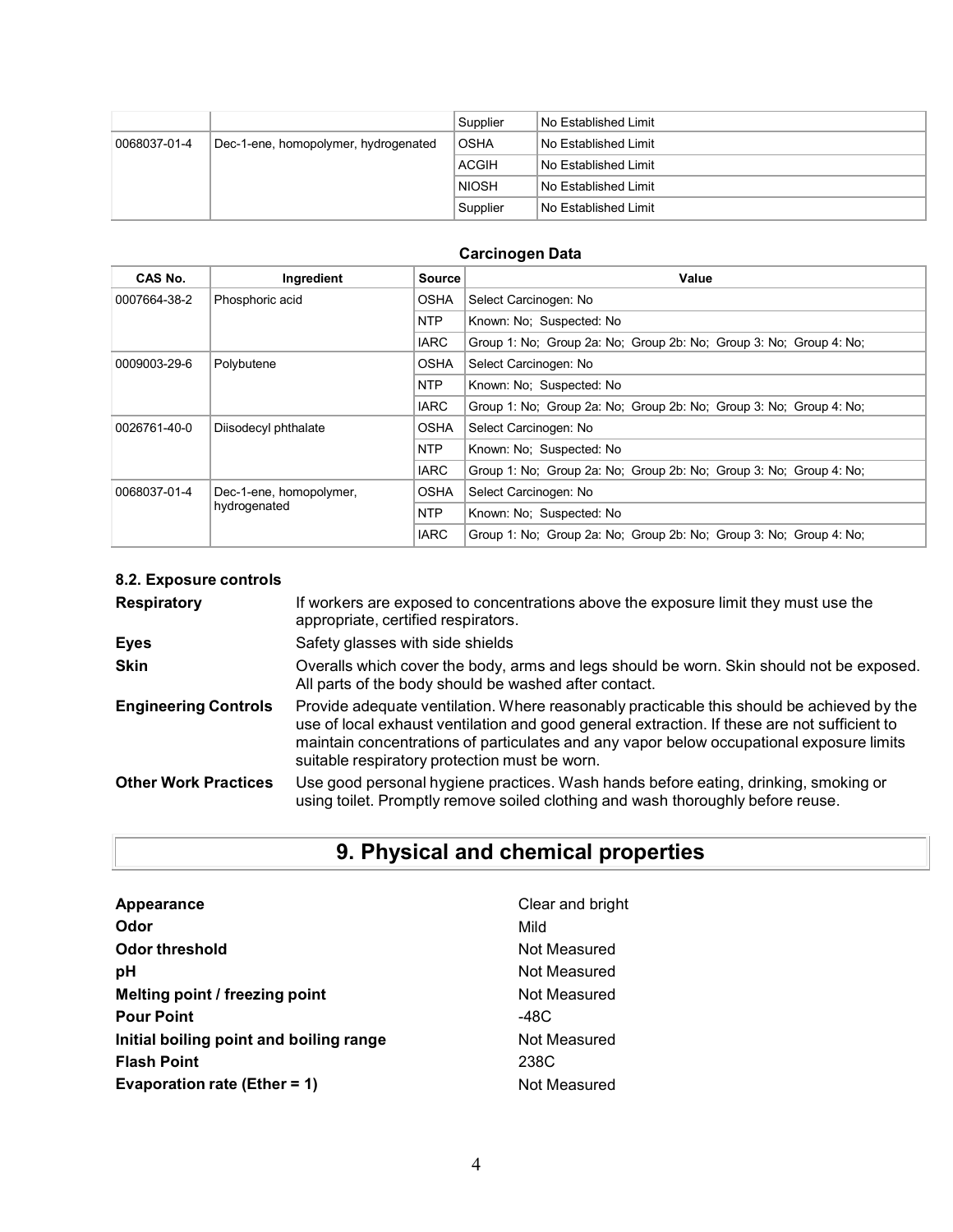**Flammability (solid, gas)** Not Applicable **Upper/lower flammability or explosive limits Lower Explosive Limit:** Not Measured **Upper Explosive Limit:** Not Measured **Vapor pressure (Pa)** Not Measured **Vapor Density Not Measured** Not Measured **Specific Gravity** 0.86 **Solubility in Water Not Measured Not Measured Partition coefficient n-octanol/water (Log Kow) Not Measured Auto-ignition temperature Not Measured Decomposition temperature** Not Measured **Viscosity (cSt)** 68.6  $\omega$  40C **VOC** % **9.2. Other information** No other relevant information.

# **10. Stability and reactivity**

#### **10.1. Reactivity**

Hazardous Polymerization will not occur.

#### **10.2. Chemical stability**

Stable under normal circumstances.

**10.3. Possibility of hazardous reactions**

No data available.

**10.4. Conditions to avoid**

None known.

#### **10.5. Incompatible materials**

Incompatible with strong oxidizing agents

**10.6. Hazardous decomposition products**

None under normal use.

### **11. Toxicological information**

#### **Acute toxicity**

Product is safe for intended use based on the formulation, testing results and the long history of safe consumer use.

| Ingredient                                          | Oral LD50,<br>mg/kg                      | Skin LD50.<br>mg/kg                  | <b>Inhalation</b><br>Vapor LD50,<br>mg/L/4hr | <b>Inhalation</b><br>Dust/Mist LD50.<br>mg/L/4hr | <b>Inhalation</b><br>Gas LD50,<br>ppm |
|-----------------------------------------------------|------------------------------------------|--------------------------------------|----------------------------------------------|--------------------------------------------------|---------------------------------------|
| Dec-1-ene, homopolymer, hydrogenated - (68037-01-4) | $> 5,000.00$ , Rat<br>- Category:<br>NA. | 3.000.00.<br>Rabbit -<br>Category: 5 | No data<br>available                         | 4,800.00, Rat -<br>Category: NA                  | No data<br>available                  |
| Diisodecyl phthalate - (26761-40-0)                 | 9,700.00, Rat -<br>Category: NA          | 2,900.00,<br>Rabbit -<br>Category: 5 | No data<br>available                         | No data<br>available                             | No data<br>available                  |
| Polybutene - (9003-29-6)                            | No data<br>available                     | No data<br>available                 | No data<br>available                         | No data<br>available                             | No data<br>available                  |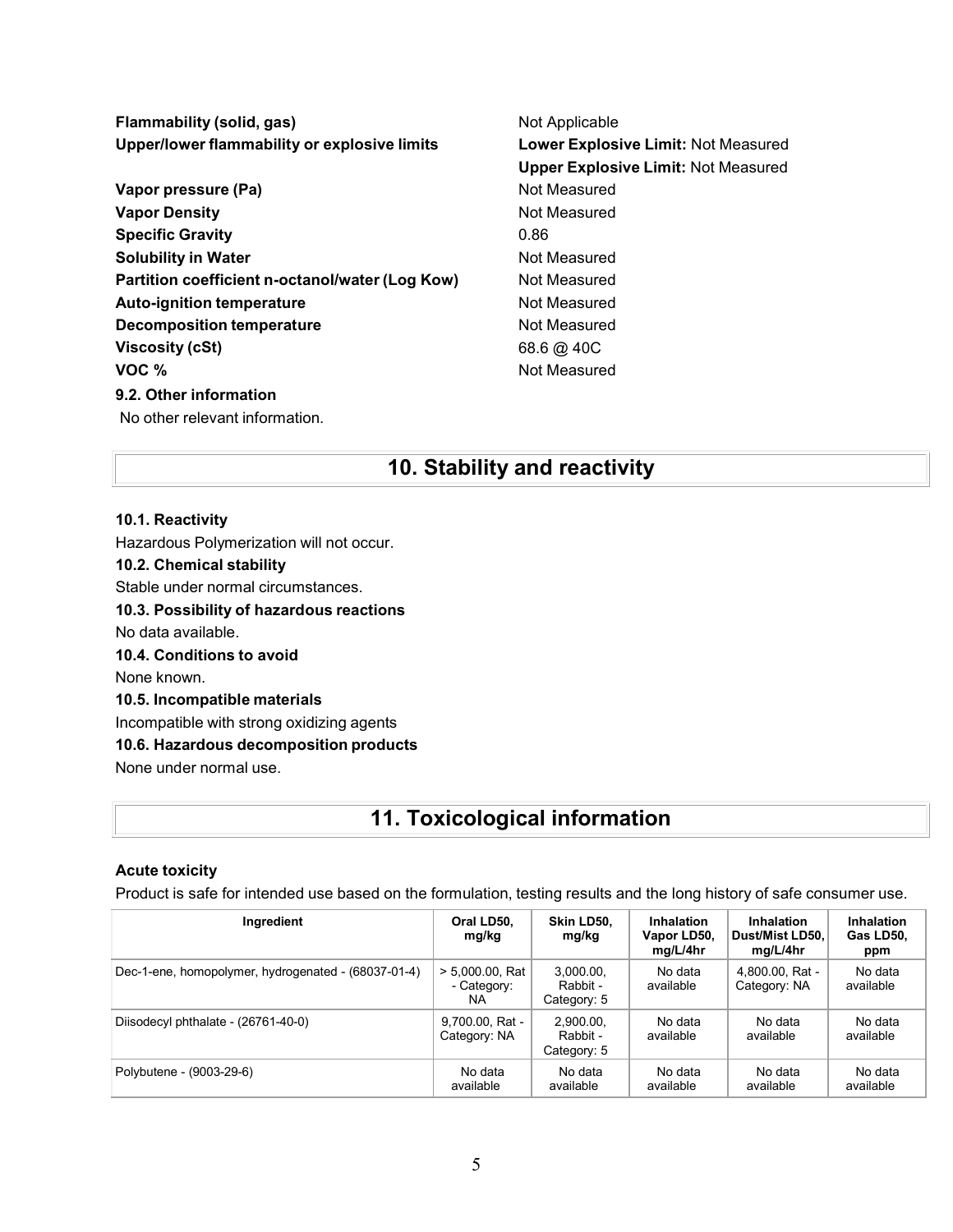| Phosphoric acid - (7664-38-2) | 1.530.00. Rat -<br>Category: 4 | 2,740.00,<br>Rabbit -<br>Category: 5 | No data<br>available | No data<br>available | No data<br>available |
|-------------------------------|--------------------------------|--------------------------------------|----------------------|----------------------|----------------------|
|-------------------------------|--------------------------------|--------------------------------------|----------------------|----------------------|----------------------|

Note: When no route specific LD50 data is available for an acute toxin, the converted acute toxicity point estimate was used in the calculation of the product's ATE (Acute Toxicity Estimate).

| <b>Classification</b>         | Category | <b>Hazard Description</b> |
|-------------------------------|----------|---------------------------|
| Acute toxicity (oral)         |          | Not Applicable            |
| Acute toxicity (dermal)       |          | Not Applicable            |
| Acute toxicity (inhalation)   |          | Not Applicable            |
| Skin corrosion/irritation     | ---      | Not Applicable            |
| Serious eye damage/irritation |          | Not Applicable            |
| Respiratory sensitization     |          | Not Applicable            |
| Skin sensitization            |          | Not Applicable            |
| Germ cell mutagenicity        |          | Not Applicable            |
| Carcinogenicity               |          | Not Applicable            |
| Reproductive toxicity         |          | Not Applicable            |
| STOT-single exposure          |          | Not Applicable            |
| STOT-repeated exposure        |          | Not Applicable            |
| Aspiration hazard             |          | Not Applicable            |

# **12. Ecological information**

# **12.1. Toxicity**

#### **Aquatic Ecotoxicity**

| Ingredient                                          | 96 hr LC50 fish,<br>mg/l | 48 hr EC50 crustacea,<br>mq/l | ErC50 algae,<br>mg/l |
|-----------------------------------------------------|--------------------------|-------------------------------|----------------------|
| Dec-1-ene, homopolymer, hydrogenated - (68037-01-4) | Not Available            | Not Available                 | Not Available        |
| Diisodecyl phthalate - (26761-40-0)                 | Not Available            | Not Available                 | Not Available        |
| Polybutene - (9003-29-6)                            | Not Available            | Not Available                 | Not Available        |
| Phosphoric acid - (7664-38-2)                       | Not Available            | Not Available                 | Not Available        |

#### **12.2. Persistence and degradability**

There is no data available on the preparation itself.

#### **12.3. Bioaccumulative potential**

Not Measured

#### **12.4. Mobility in soil**

No data available.

#### **12.5. Results of PBT and vPvB assessment**

This product contains no PBT/vPvB chemicals.

#### **12.6. Other adverse effects**

No data available.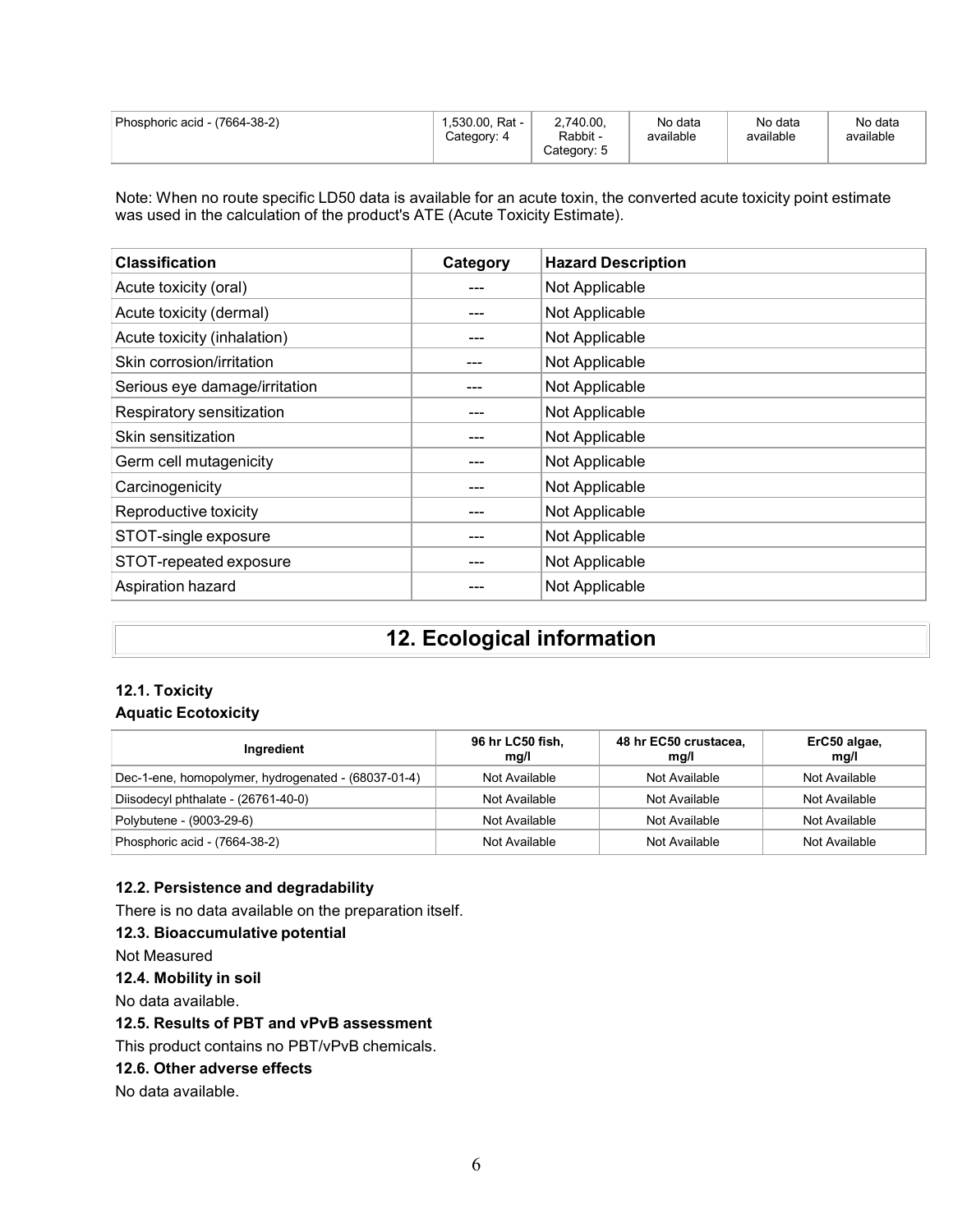# **13. Disposal considerations**

#### **13.1. Waste treatment methods**

Observe all federal, state and local regulations when disposing of this substance.

| <b>14. Transport information</b>    |                                                              |                                                                 |                           |
|-------------------------------------|--------------------------------------------------------------|-----------------------------------------------------------------|---------------------------|
|                                     | <b>DOT (Domestic Surface)</b><br>Transportation)             | <b>IMO / IMDG (Ocean</b><br>Transportation)                     | <b>ICAO/IATA</b>          |
| 14.1. UN number                     | Not Applicable                                               | Not Regulated                                                   | Not Regulated             |
| 14.2. UN proper shipping<br>name    | Not Regulated                                                | Not Regulated                                                   | Not Regulated             |
| 14.3. Transport hazard<br>class(es) | <b>DOT Hazard Class: Not</b><br>Applicable<br>DOT Label: --- | <b>IMDG:</b> Not Applicable<br><b>Sub Class: Not Applicable</b> | Air Class: Not Applicable |
| 14.4. Packing group                 | Not Applicable                                               | Not Applicable                                                  | Not Applicable            |
| 14.5. Environmental hazards         |                                                              |                                                                 |                           |
| <b>IMDG</b>                         | Marine Pollutant: No                                         |                                                                 |                           |
| 14.6. Special precautions for user  |                                                              |                                                                 |                           |
|                                     | No further information                                       |                                                                 |                           |

# **15. Regulatory information**

| <b>Regulatory Overview</b>                          | The regulatory data in Section 15 is not intended to be all-inclusive, only selected<br>regulations are represented. |  |  |
|-----------------------------------------------------|----------------------------------------------------------------------------------------------------------------------|--|--|
| <b>Toxic Substance</b><br><b>Control Act (TSCA)</b> | All components of this material are either listed or exempt from listing on the TSCA<br>Inventory.                   |  |  |
| <b>WHMIS Classification</b>                         | Not Regulated                                                                                                        |  |  |
| US EPA Tier II Hazards                              | Fire: No                                                                                                             |  |  |
| <b>Sudden Release of Pressure: No</b>               |                                                                                                                      |  |  |

**Reactive:** No

**Immediate (Acute):** No

**Delayed (Chronic):** No

#### **EPCRA 311/312 Chemicals and RQs (lbs):**

Phosphoric acid ( 5,000.00)

**EPCRA 302 Extremely Hazardous :**

To the best of our knowledge, there are no chemicals at levels which require reporting under this statute.

#### **EPCRA 313 Toxic Chemicals:**

To the best of our knowledge, there are no chemicals at levels which require reporting under this statute.

#### **Proposition 65 - Carcinogens (>0.0%):**

To the best of our knowledge, there are no chemicals at levels which require reporting under this statute.